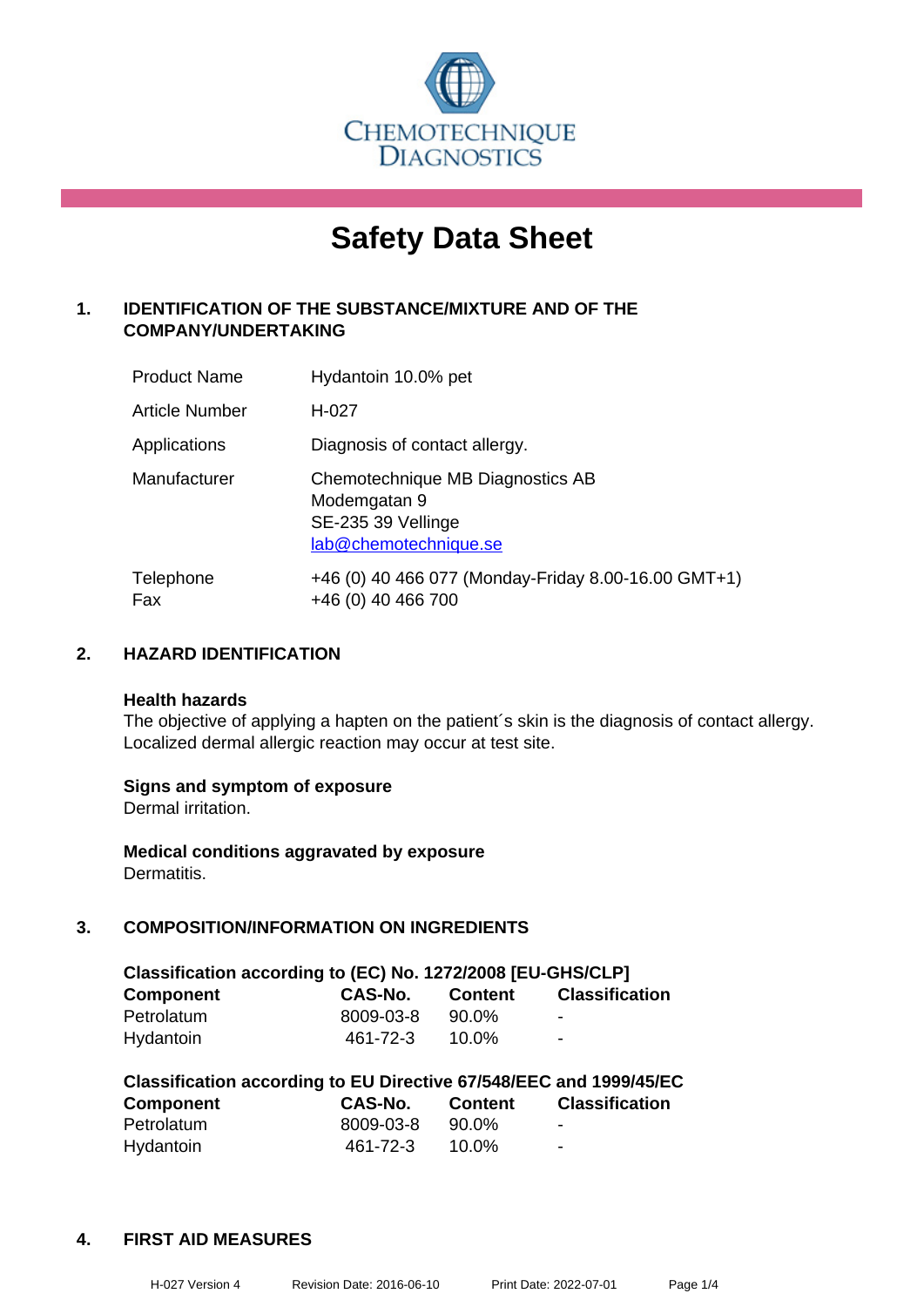#### **Emergency and first aid procedures**

Obtain medical attention.

# **5. FIRE-FIGHTING MEASURES\***

#### **Suitable extinguish media**

CO2, powder or water spray. Fight larger fires with water spray or alcohol resistant foam.

#### **For safety reasons unsuitable extinguishing agents** Water with full jet.

**Special protective equipment for fire-fighters** Wear self-contained respiratory protective device. Wear fully protective suit.

\*Data is shown for petrolatum only

#### **6. ACCIDENTAL RELEASES MEASURES**

**Steps to be taken if material is released or spilled** Contain and place in a closed container.

#### **7. HANDLING AND STORAGE**

**Precautions to be taken in handling and storage** Store dark at 5-8°C. Avoid extended exposure to light. FOR EXTERNAL USE ONLY.

#### **8. EXPOSURE CONTROLS/PERSONAL PROTECTION**

**Respiratory protection** Not required.

**Ventilation** Local exhaust.

**Protective gloves** Disposal gloves.

#### **Eye protection**

Not required with normal use.

#### **Work/Hygienic practices**

Wash hands after each use.

#### **9. PHYSICAL AND CHEMICAL PROPERTIES**

Appearance Ivory White Semi-solid Odour **Odourless** 

Melting point\* 50-55° C Flash point\* >100°C

Boiling point\* No data available Self ignition\* Product does not self ignite.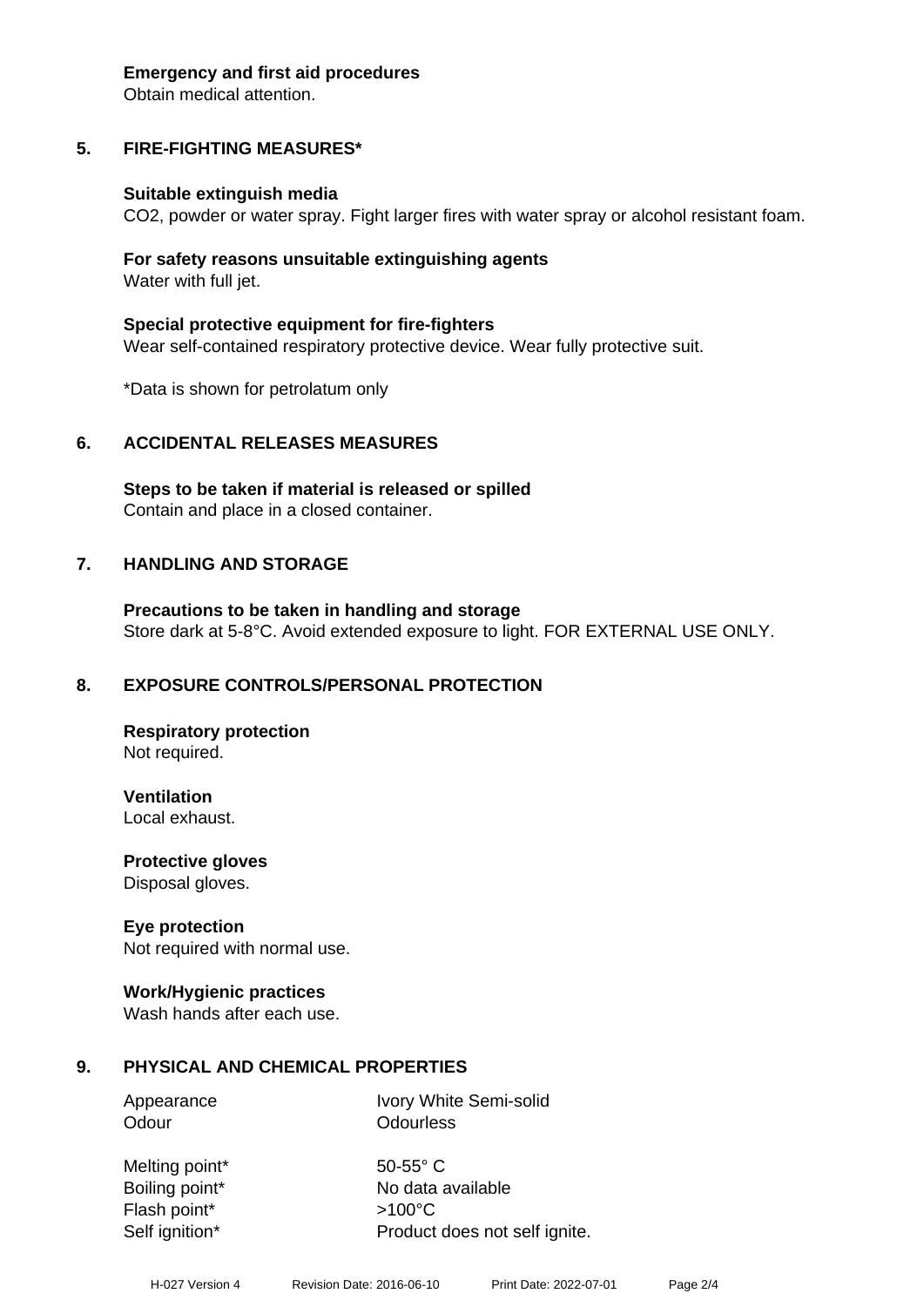Density\* No data available. Solubility in/Miscibility with Water\*

Danger of explosion\* Product does not present an explosion hazard. Insoluble

\*Data is shown for petrolatum only

# **10. STABILITY AND REACTIVITY**

#### **Incompability**

May react with strong oxidizing agents.

#### **Stability**

Stable at recommended storage conditions.

#### **Hazardous byproducts**

Combustion may generate CO, CO2 and other oxides.

# **Hazardous polymerization**

Will not occur.

# **11. TOXICOLOGICAL INFORMATION**

No data available.

# **12. ECOLOGICAL INFORMATION**

No data available.

#### **13. DISPOSAL CONSIDERATIONS**

**Waste disposal method** Comply with federal, state/provincial and local regulation.

#### **14. TRANSPORT INFORMATION**

Not dangerous goods.

#### **15. REGULATORY INFORMATION**

The classification is according to the latest editions of the EU lists, and extended by company and literature data.

#### **16. OTHER INFORMATION**

#### **Text of H-statements and R-phrases mentioned in Section 3**

Pharmaceutical quality of tested hapten is confirmed by Chemotechnique Diagnostics according to validated analytical methods. Hapten passed test according to GMP standards.